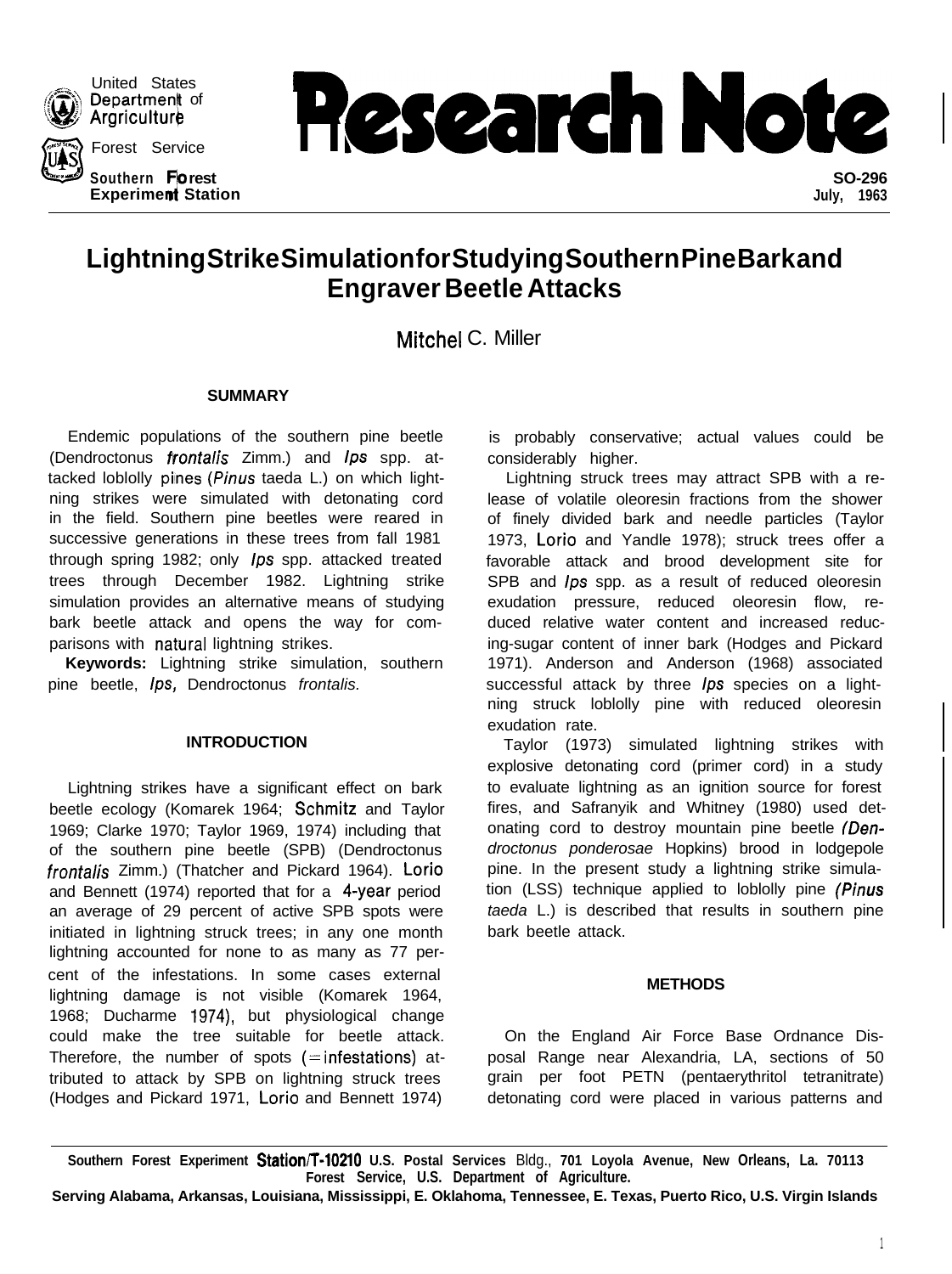

Figure l.-Results *of lightning strike simulation with single strand* 50 grain/foot *PETN detonating cord on 12" diameter lob/o//y pine bolt.*

shaped charges on 6-foot loblolly bole sections to determine the best technique to simulate a lightning strike effect. A single strand of detonating cord spiralled tightly around a bolt, maximizing contact with the bark surface, produced the best effect (fig. 1). The bark was split and the bark and phloem separated from the wood up to 2 inches on either side of the detonating cord.

Lightning strike simulation was carried out on the Catahoula Ranger District, Kisatchie National Forest in central Louisiana. Five loblolly pines were tested in 1981, two in mid-September and three in mid-October. The dbh range was from 10 to 19 inches. In 1982, 32 trees were treated from March through December at three to five week intervals; all were 10 to 12 inches in dbh.

A single strand of detonating cord was spiralled



Figure *2.-Lightning strike simulation with 50 grain/foot PETN detonating cord spiralled 1 Vz times around 10.5 inch dbh lob/o//y pine, Catahoula Ranger District, Kisatchie National Forest, Mar. 25, 1982. Detonation courtesy Explosive Ordnance Disposal, United States Air Force, England Air Force Base, Louisiana. Exposure: l/125 sec,fll, Kodacolor 400 film.*

1% times around each of the trees from 30 feet to 3 feet on- the bole, where the cord was brought parallel to the ground to a small sapling for attachment of the electric blasting caps. Preparation for blasting, placing of the detonating cord, and detonation (fig. 2) were provided by the Explosive Ordnance Disposal Team, 26th Combat Support Group, U.S. Air Force, England Air Force Base.

#### **OBSERVATIONS**

Observations were made of each tree twice a week for 30 days in the 12-15 foot areas of the tree bole for evidence of SPB attack. Within 7 to 10 days after LSS, black turpentine beetles (BTB) (Dendroctonus *terebrans* Oliver) attacked at the base of the tree, followed by *Ips calligraphus* (Ger-

Mitchel C. Miller is Research Entomologist, Southern Forest Experiment Station, USDA Forest Service, Pineville, LA 71360.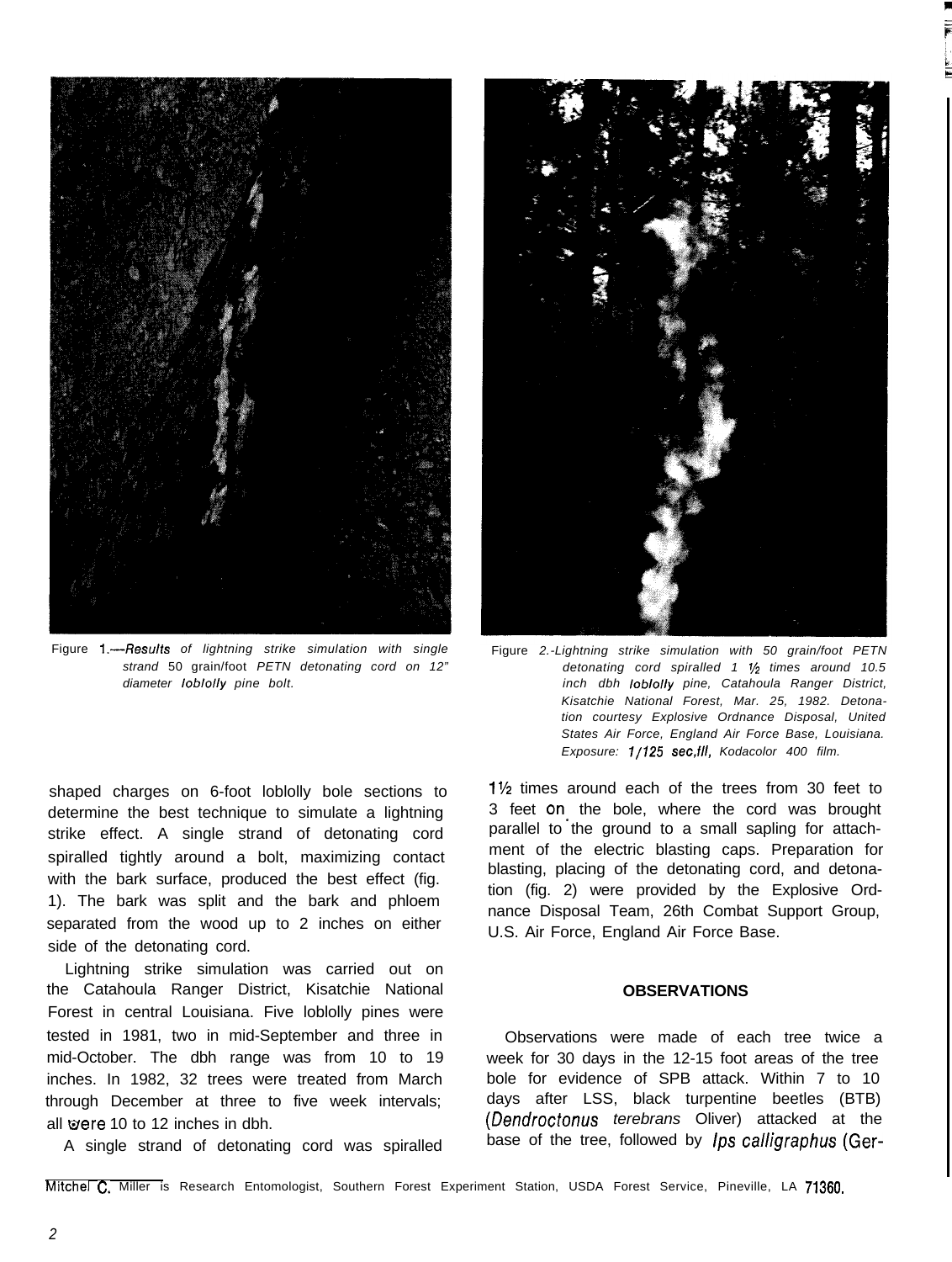mar) at 20 feet. Southern pine beetle appeared to be the third insect species to attack the LSS pines, but after 5 days predominated on the bole from 3 to 25 feet.

Southern pine beetles attacked both trees treated in September 1981. The first confirmed attack occurred 11 days after treatment. Within 10 days SPB attack shifted to the second tree. Adult SPB brood emerged from the first tree 2.3 months later. The onset of cold weather delayed brood development in the second tree, and egg though adult development took 3.9 months.

The three trees treated in mid October 1981 "pitched out" a few SPB attacking during the first 10 days, but two of these trees were later successfully attacked. Development of SPB took 3.8 months; emergence was in early March 1982.

In 1982 two of the three late March LSS trees were not attacked by any beetles except BTB until May when *I. calligraphus* became the dominant beetle in both trees. However, careful inspection of these trees revealed that a small number of SPB attack sites and SPB galleries were present (table 1). Three of the 14 loblolly pines, one in March and two in May, were arbitrarily treated with the SPB aggregating pheromone frontalure for 24 hours following LSS. They were attacked by SPB within 24 hours. Trees not subject to LSS that were close to frontalure treated LSS trees were also attacked and killed by SPB.

Four of the five 1981 LSS trees were successfully attacked by SPB even though no aggregating pheromone was used. All three LSS trees on which aggregating pheromone was used were successfully attacked by SPB, as were five nearby untreated trees (table 1). From June through December 1982 none of the 26 trees upon which LSS was conducted were attacked by SPB; all were attacked by *1. calligraphua* (Germar).

#### **DISCUSSION AND CONCLUSIONS**

In past attempts to induce attack, even with the use of frontalure, loblolly pines were able to pitch out SPB. With LSS trees, pitch tubes were few and inconspicuous, and it may be that fewer beetles are required for a successful attack than on similar uninjured trees. Observations of the few pitch-outs of SPB and absence of pitch tubes on LSS trees agree with those of Hodges and Pickard (1971) and Taylor (1969). The LSS technique offers the opportunity to compare natural lightning strikes and LSS for the study of physiological conditions, oleoresin release and quality, and attraction to bark beetles.

Those LSS trees not attacked by SPB were attacked by *1. calligraphus.* This may have been because endemic SPB populations are not uniformly

|                   |                      |                |                             | Attacked by:   |              |                |  |
|-------------------|----------------------|----------------|-----------------------------|----------------|--------------|----------------|--|
|                   | LSS <sup>1</sup>     |                | SP <sub>B<sup>2</sup></sub> |                | Ips          |                |  |
| Treatment<br>date | Treated <sup>3</sup> | Not<br>treated | Treated                     | Not<br>treated | Treated      | Not<br>treated |  |
| 1981              |                      |                |                             |                |              |                |  |
| 14 Sep.           |                      | 2              |                             | 2              |              | 0              |  |
| 14 Oct.           |                      | 3              |                             | $\overline{c}$ |              | 0              |  |
| 1982              |                      |                |                             |                |              |                |  |
| 25 Mar.           |                      | 2              | $1(+1)^4$                   | 0              | 0            | 25             |  |
| 11 May            | <sup>2</sup>         | 2              | $2(+4)^4$                   | $\mathbf{0}$   | 0            | 2              |  |
| 19 May            |                      | 2              |                             |                |              | $\Omega$       |  |
| 24 June-18 Dec.   |                      | 28             |                             |                |              | 28             |  |
| Totals            |                      | 37             | $3(+5)^4$                   | 5              | $\mathbf{0}$ | 30             |  |
|                   |                      |                |                             |                |              |                |  |

Table *I.-Lightning strike simulation on loblolly pines Sep. 1981-May 1982, Catahoula Ranger District, Kisatchie National Forest, La.*

'Lightning strike simulation.

3SPB aggregating pheromone, frontalure.

ZSouthern pine beetle *(Dendroctonus frontalis* Zimm.).

<sup>4</sup>Numeral in parentheses indicates trees close to a LSS-frontalure treated tree. <sup>5</sup>Includes a few SPB galleries.